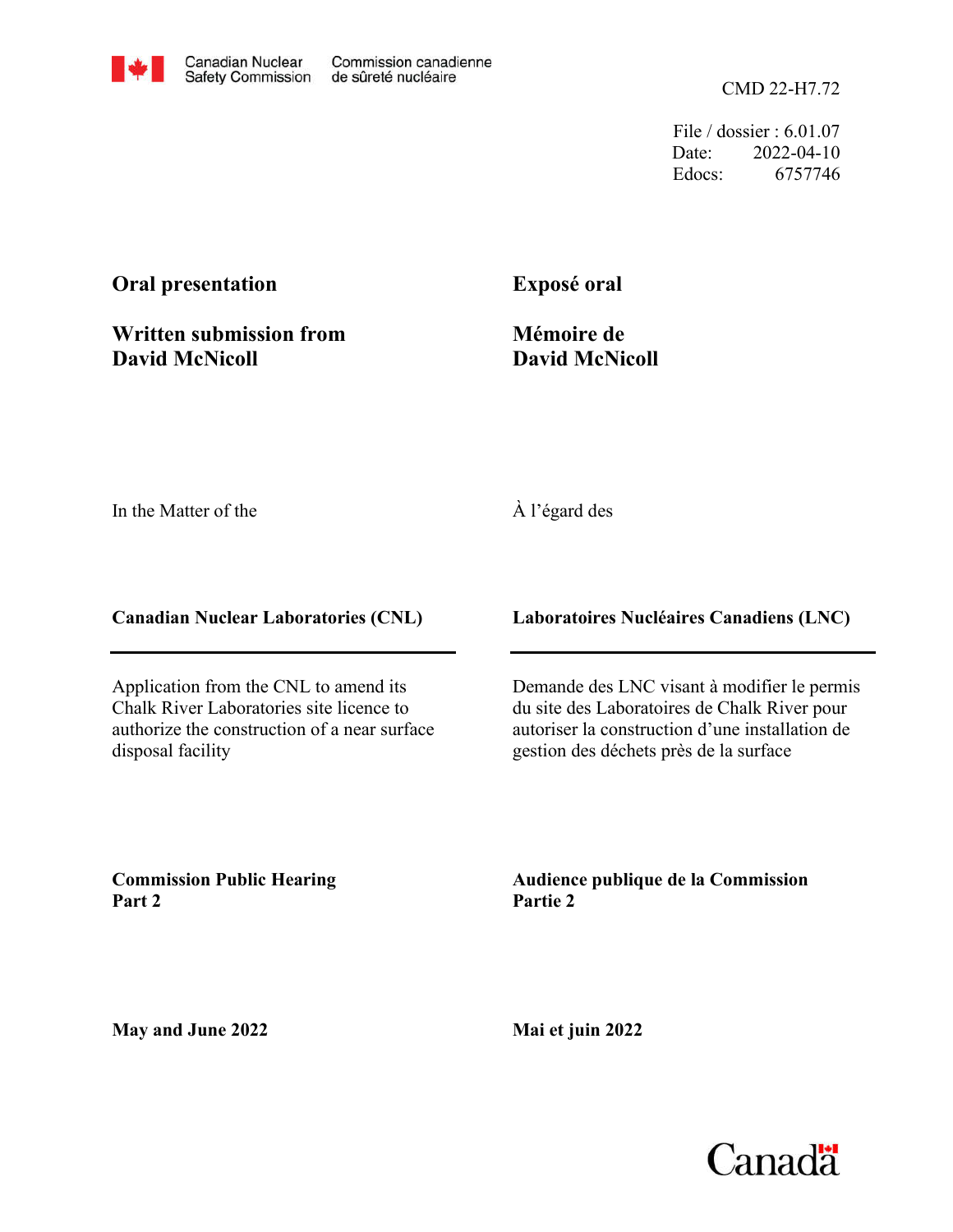Ms Rumina Velshi President and CEO Canadian Nuclear Safety Commission c/o Commission Registry (via enclosure in the required form)

Re: • Notice of Public Hearing

by the Canadian Nuclear Safety Commission (CNSC - October 28, 2021, Ref.2022-H-07) • Application by Canadian Nuclear Laboratories (CNL) – Part 2 - Starting on May 31, 2022 to amend its Chalk River Laboratories' site license (CRL) to authorize construction of a Near Surface Disposal Facility (NSDF)

• Participation in this Public Hearing by a member of the public (McNicoll, David)

Sunday, April 10, 2022

Dear President Velshi, Commission Members and interested citizens

I have an interest in this Public Hearing and appreciate the opportunity to participate (Pursuant to rule 19 of the Canadian Nuclear Safety Commission Rules of Procedure).

Simply stated, I do not support the requested licence amendment. I do offer several personal comments without prejudice and would be willing to participate in an oral submission if the Commission so choses.

Yours truly

David McNicoll

cc. Members of Ottawa City Council, Open letter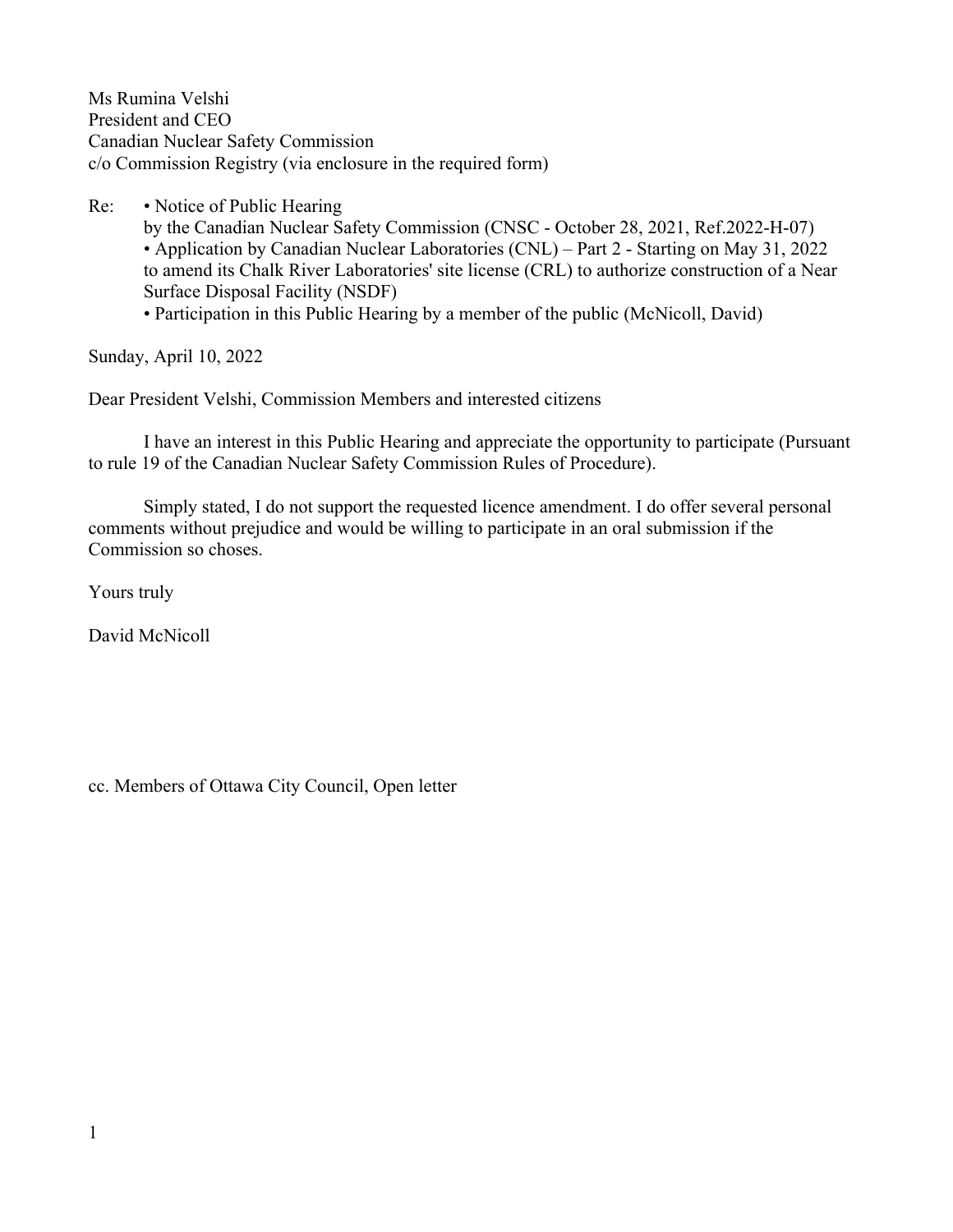## Personal Comments

1 It rather overstates it but I was born on December 3, 1943 on planet Earth. My birthplace was near the junction of three sweet-water rivers on unsurrendered, unceded Aboriginal land. I love this place.

2 This junction, is also known by various, legal fictions such as Ottawa, Ontario (south shore of the Ottawa river) and Canada under the rule of law. Elected citizens have broken this land into thousands of created zones for *development*.

3 In the late 1970s I met William Commanda (Ojigkwanong) and eventually came to appreciate his vision for this junction (Asinabka/Chaudière Falls), which included a park with a Peace Institute. In his view it has been a sacred spot for thousands of years. In my view his vision is still valid and just.

4 Notwithstanding the continuing acknowledgements of many elected citizens that this land is still unceded, this junction is currently being developed for condominiums, under this rule of law. The application before the CNSC would continue that development.

5 In the 1980s, Janice Dowling and myself did a great deal of canoeing including portions of the Ottawa River and its tributaries.

In May 1986 we were canoeing up the Ottawa River when, one night, we used a tarp to collect rainwater. When we reached Renfrew, Ontario we read a newspaper warning citizens not to drink rainwater because of a nuclear incident in Chernobyl. Thus I learned that radioactivity is potentially global. I note that both the Applicant's document (CMD-H7.1) and the CNSC's staff document (CMD-H7) do not appear to treat radioactivity as a global flow with real data over time.

6 Further I note that both documents (CMD-H7.1 and CMD-H7) do not approach the global nuclear industry as such. I would have preferred some overview of the status of Canadian Energy systems as well as the status of global nuclear systems (For example: Schneider, M. September 2021. *The World Nuclear Industry Status Report 2021, wnisr2021-lr.pdf*).

7 I offer no comment on the CNSC document (CMD-H7, which includes the embedded *Environmental Assessment Report*), in part because I do not accept it as a document of adequate democratic science.

8 In 2017-2019 the Government of Canada held a consultation on the Ottawa River which, based on the original Private Members's Motion M104, was to consider the formation of an Ottawa River Watershed Council.

Ultimately, following an amendment to M104, the Ministry of Environment and Climate Canada (MECCC) released a simple policy document to conclude the matter (*An Examination of Governance, Existing Data, Potential Indicators and Values in the Ottawa River Watershed*. ISBN: 978-0-660- 31053-4).

I offer no comment on the policy document except to note that it is not led by adequate science. In any event, after the consultation, one is left with no proposed Council, no hydrological cycles to export to